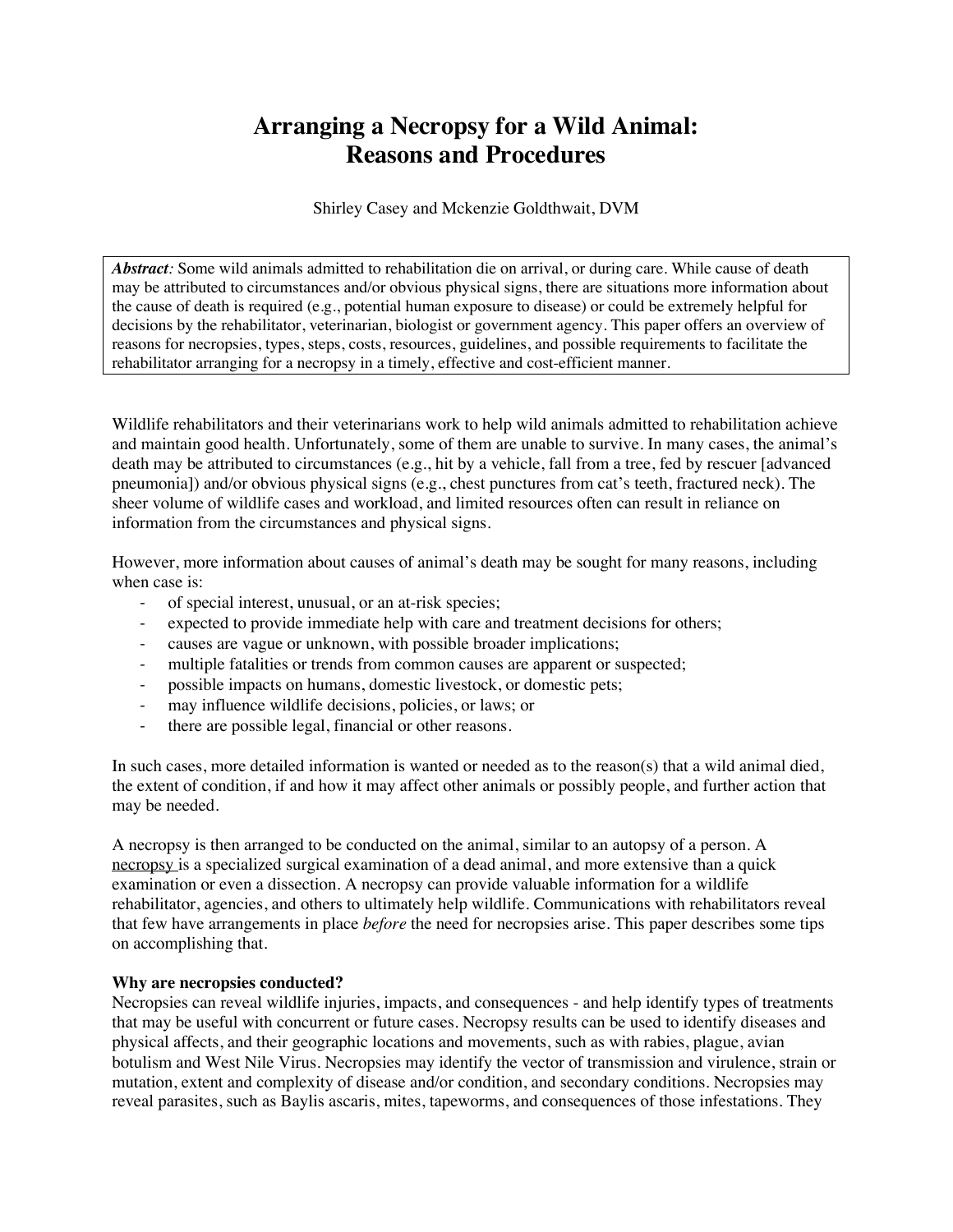may show presence of chemicals or toxins, and how they are affecting the species, which can then be used to identify sources and reduce or stop their use, such as lead shot in raptors, rodenticide in small animals, and larger animals that eat poisoned animals (secondary poisoning). As well as providing information on the specific animal's death, necropsies can provide crucial information in identifying trends and broader concerns, such as fragmented habitats and climate change.

Necropsies may reveal how care practices might have resulted in problems, such as aspirated liquids found in lungs, problems with hydration methods, products and amounts, or malnutrition or nutritional disorders due to diets or even feeding methods. Necropsies can reveal if antibiotics addressed particular bacterial infection, or even caused side effects. Such information can aid future rehabilitation decisions and practices, veterinary diagnostics and treatment and, ultimately, survival of wildlife.

Understanding the reasons that individual or larger populations of wild animals die provides information for policies, laws and resource allocation by the public, agencies, and other organizations. For example, the effects and extent of cat and dog bites on wildlife have helped public campaigns to reduce freeranging pets. Necropsies that showed whales who starved when unable to process food since their stomachs were full of plastic waste prompted action to reduce use of plastics and change trash disposal practices. Wildlife management decisions and corporate policies may be influenced learning how practices affect wildlife and the extent of those populations, including oral rabies vaccine use, trash receptacles for fishing line, and road and bridge locations.

# **What are the types of necropsies?**

A gross necropsy describes the animal's body condition and major findings, particularly of major organs (e.g., lungs, liver, kidneys, spleen, gastrointestinal tract,) and, if possible, an easily observed cause of death. Necropsy plus histology is the microscopic evaluation of tissue samples that may reveal bacteria, viruses, fungal organisms. A necropsy plus histology and toxicology is the evaluation of the tissue samples for toxins. Histologic results and correlation with any other diagnostic findings take longer and cost more. It is less expensive when a veterinarian removes tissue samples, puts them in a specified solution or refrigerates, and sends those to pathology lab than when the whole body is sent and tested. While a simple dissection may provide useful information, conducting necropsy requires more skill, knowledge, and resources – and is far more likely to reveal in-depth information for complex cases.

### **Who does necropsies and where?**

Knowledgeable and skilled veterinarians, biologists, and pathologists with professional laboratories, equipment, and standardized procedures may conduct necropsies. In some cases, veterinarians or pathologists may supervise graduate students conducting necropsies. Written authorizations may be required in advance by a variety of government agencies (e.g., state or federal wildlife agencies, human health departments) , such as required by laws and regulations for species protection (e.g., species listed as threatened or endangered, marine mammals), high potential for disease (e.g., rabies) and so forth. Various legal considerations may apply, such as if the animal may have been in illegal possession, victim of cruelty and/or abuse, 'taken' illegally (e.g., poaching), location of the action (e.g., federal land) or other legal action. The person or facility conducting the necropsy should be familiar with such considerations, including chain of custody and documentation requirements.

# **How can a necropsy be arranged?**

In most cases, the first person to consult is the veterinarian with whom the rehabilitator works on wildlife cases for diagnostics, treatment, and euthanasia. Some veterinarians may perform necropsies for some species and possible conditions. In some states, government agencies must be involved. Others may refer to another veterinarian, pathology laboratory (e.g., government, university), wildlife biologist, or a specialty laboratory with expertise and authority for the particular tests (e.g., rabies, Chronic Wasting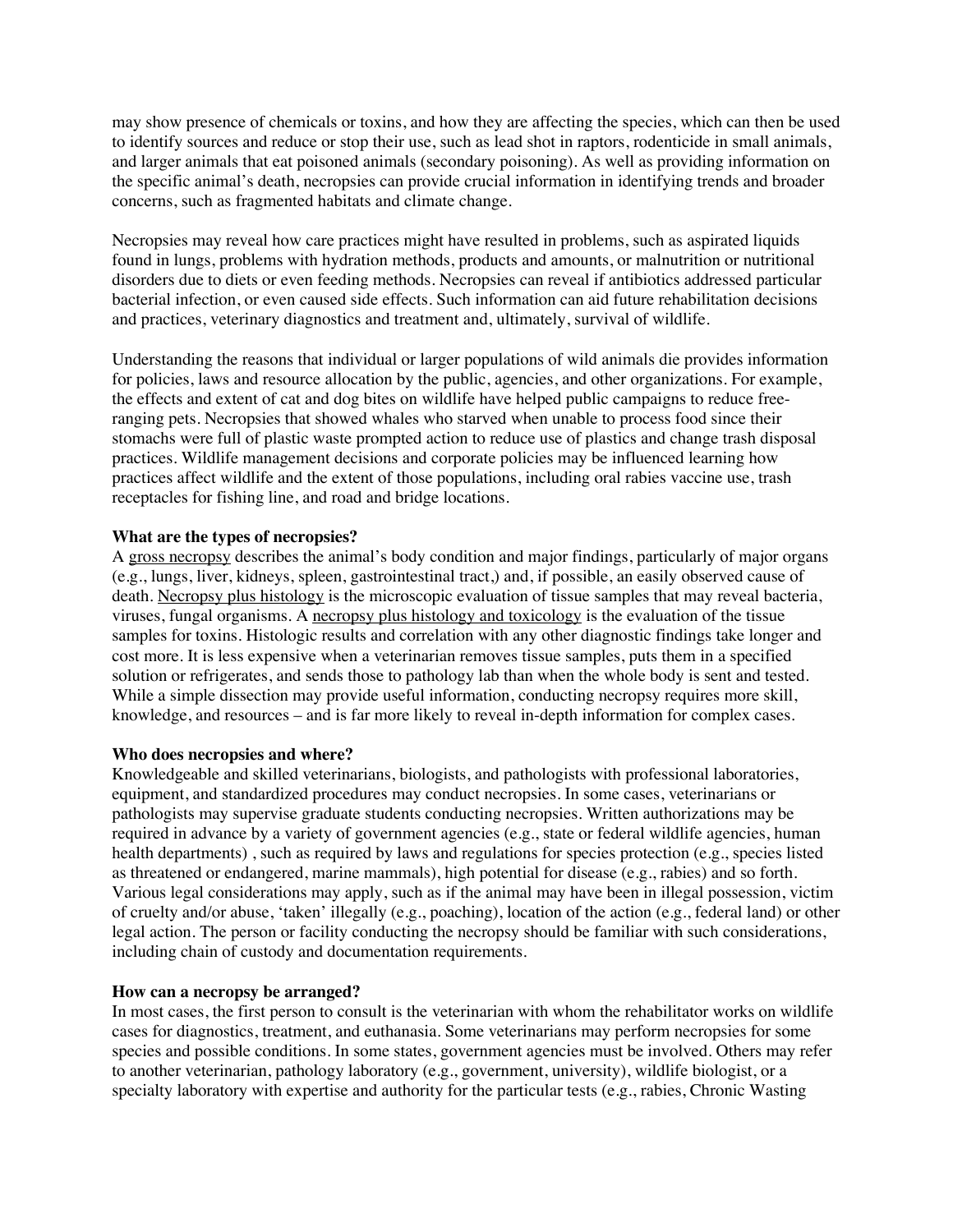Disease). In situations involving at risk species or legal considerations, the first contact is the responsible wildlife or law enforcement agency.

When a rehabilitator establishes a relationship with a veterinarian for services regarding wildlife cases such as diagnostics, treatments, and euthanasia, it is beneficial to discuss circumstances when rehabilitator may request the conduct or arrange necropsies. If the animal is covered by special legal, regulatory or health considerations, the appropriate government agencies must be consulted and, in some cases, grant prior written authorization for the necropsy and specifically who and where it will be conducted. In some cases, advanced testing and pathology may need to be arranged with a pathologist and laboratory with authority for such testing.

# **What is required to do a necropsy?**

- 1. Qualified professional;
- 2. Government approval or authorization if needed;
- 3. Facility where disease containment and sanitation can be managed;
- 4. Equipment including safety, protection equipment; appropriate surgical instruments;
- 5. Methods to document in writing and photos;
- 6. Materials to safely and securely ship samples and tissues as appropriate;
- 7. Carcass that is recently deceased and 'stored' safely and appropriately (not frozen).

# **What other information does the veterinarian or pathologist need?**

- 1. Species and special information, e.g., Rabies Vector Species, Endangered or Threatened Species (state or federal), marine mammal, migratory bird;
- 2. Date of admission;
- 3. Source location (city, state be as specific as possible);
- 4. Date of animal's death;
- 5. Method, if euthanized (e.g., inhalation, chemical);
- 6. Reason(s) for necropsy potential disease consideration, exposure to toxins, unusual condition, treatment impacts, etc.;
- 7. History of case
	- o Reason for initial admission/presentation;
	- $\circ$  Case documentation by caregiver/rehabilitator animal estimated age, diet, behavior, medical care, comparison with others of species and age, trends/changes in health and/or behavior, reason for concern, contagiousness, etc.;
	- o Veterinary consultations and records (diagnostics, treatments, dates, etc.);
	- o Photos;
	- o Other items of special interest concerns, trends, similar cases, impacts, human and/or animal exposure;
	- o Particular questions and needed information.

# **What is needed to help ensure useful information from a necropsy?** *Some of these are general guidelines, while other steps may be specific to the situation.*

- 1. Have an established, ongoing relationship with a veterinarian and/or veterinary clinic. Consult with the veterinarian or clinic to learn what is required, including authorizations, documentation, arrangements for carcass disposal and possible costs *before* taking or shipping a wild animal for euthanasia and/or necropsy.
- 2. Understand how the method of euthanasia or the animal's death will affect the necropsy. Before the wild animal is euthanized, discuss the case and possible information needed with veterinarian or pathologist. For example, discuss the sequence and consideration of type of data needed and particular tests, e.g., blood work *before* chemical euthanasia, impact of inhalation euthanasia on lung tissue, or location of tissue samples needed for testing (e.g., rabies or CWD).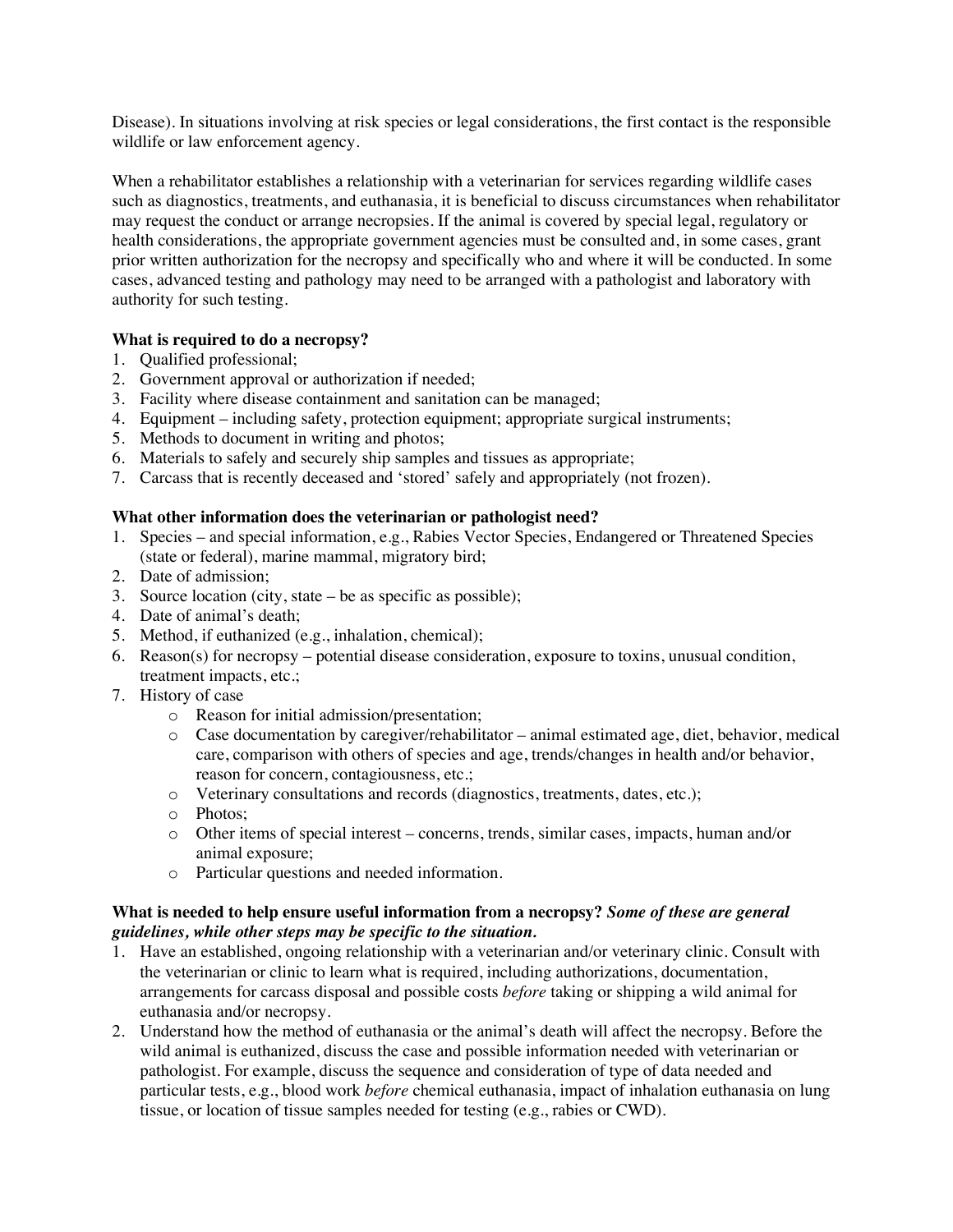- 3. Arrange for the necropsy to be conducted as soon as possible after the animal dies, preferably immediately, but at least within a couple days. Some test results are less informative if too much time has elapsed.
- 4. Small animals, such as nestlings, small adult birds (nuthatches, chickadees, etc.), amphibians are subject to rapid decomposition. Such animals should be submitted whole and kept refrigerated according to specific instructions for best results.
- 5. The carcass should be securely sealed in a plastic container and then chilled immediately. The container should be refrigerated or placed on ice until the necropsy.
- 6. Know when the facility is open for delivery and available to conduct necropsies.
- 7. Know and follow the exact detailed method of delivering or shipping the animal or tissues. For example, samples submitted for rabies testing have very specific requirements.
- 8. Clearly write and secure labeling of each individual sample on each container according to lab requirements (e.g., name, location [city, state], animal info [species, sex, estimated age], dates, any human exposure to disease, reason for necropsy, animal history, and other relevant information) Also have the appropriate label, identification and name and address on the shipping container. Follow requirements for delivery, shipping, etc.
- 9. Follow shipping requirements exactly such as using icepacks, etc. Be sure the samples and containers do not break or leak! Packing any breakable containers (e.g., glass) in absorbent materials and then in sealed Ziplock containers.

# **What does a necropsy cost?**

That varies from free, expensive, and in between. It's a good idea to get an estimate of a range or firm amount before taking or shipping the body/carcass for necropsy. Some veterinarians, universities and agencies will conduct a preliminary general necropsy for free or minimal fees, especially if they have interest in the case. Gross necropsies that involve sending in the full body for extensive tissue testing can be quite expensive – and may or may not identify causes of death or problems. It can be less expensive to have a veterinarian perform a gross necropsy – and send tissue samples to a pathologist for those specific tests (rather than shipping and testing the whole body). Again, costs should be discussed and agreed to prior to the necropsy.

# **Check with wildlife and health agencies for requirements**

Rehabilitators and veterinarians need to maintain awareness of requirements for testing, procedures, who can conduct the necropsy, reporting, and so forth since they vary by state or federal agencies, species involved, potential reasons (e.g., exposure of humans, pets; toxins; trends). It is helpful to be familiar with these requirements before the need for a necropsy arises.

# **Conclusion**

Necropsies can be an extremely helpful tool to help not only identify the cause of death of a wild animal, but also provide essential information for future diagnostics, treatment and care decisions and practices, wildlife policy, and strategies to inform the public about factors affecting wildlife and potential threats to humans and domestic animals.

# **Authors**

Shirley Casey, co-founder of WildAgain Wildlife Rehabilitation, Inc., has been a licensed rehabilitator since 1986. She conducts research on wildlife topics as well as publishes and publishes around the country on a wide range of rehabilitation topics, as well as on www.ewildagain.org.

Mackenzie Goldthwait, DVM, graduated from Tufts University School of Veterinary Medicine in 1989 with a special interest in wildlife medicine. She was the veterinarian at Cape Wildlife Center in Massachusetts for 18 months. She is a veterinarian in Highlands Ranch, Colorado. Dr. Goldthwait, a Master Birder, also monitors bird populations in the US and internationally.